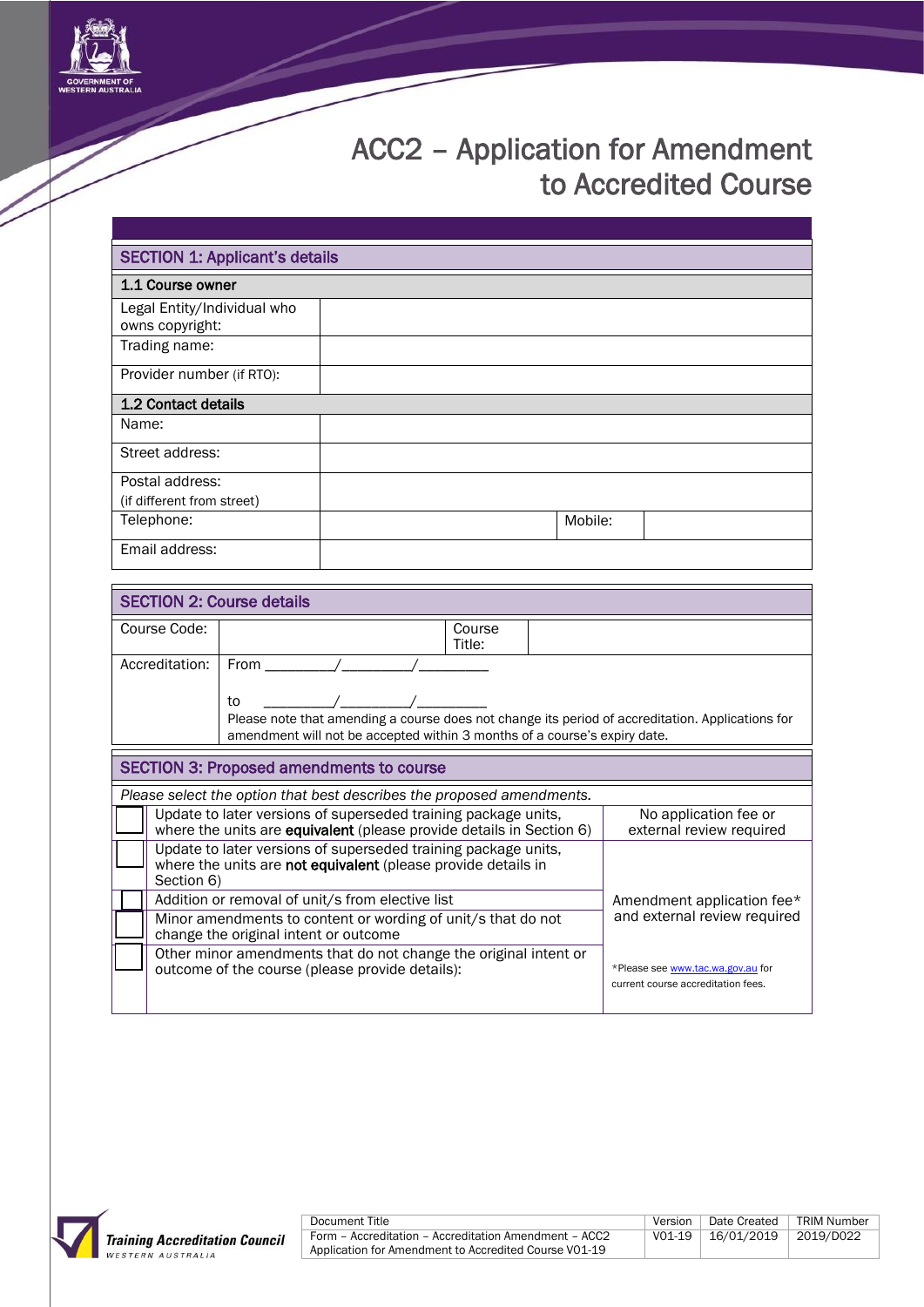Please note that changes significant enough to alter the original intent or outcome of the course are not considered amendments. For example (list is not exhaustive):

- Addition or removal of core or prerequisite unit/s
- Addition of new stream/s
- Changes to the number of units required for completion of the course
- Changes to the title or AQF level of the course
- Changes to assessment requirements (e.g. adding or removing mandatory workplace assessment)
- Changes to wording or content of unit/s that change the outcome (e.g. changing 'may' to 'must')

If you wish to make changes of this nature, you will need to submit a course reaccreditation application.

## SECTION 4: Rationale for proposed amendments to course

*Please explain briefly why you are applying to amend the course.*

## SECTION 5: Stakeholder involvement *Please list the stakeholders consulted when determining that changes to the course were required.* Name | Organisation | Phone number Email address

| SECTION 6: Mapping of updates to units of competency (if applicable) |                                     |                           |                         |  |
|----------------------------------------------------------------------|-------------------------------------|---------------------------|-------------------------|--|
|                                                                      |                                     |                           |                         |  |
| <b>Superseded Unit</b><br>(Code/Title)                               | <b>Current Unit</b><br>(Code/Title) | <b>Summary of Changes</b> | Equivalent?<br>(Yes/No) |  |
|                                                                      |                                     |                           |                         |  |
|                                                                      |                                     |                           |                         |  |
|                                                                      |                                     |                           |                         |  |
|                                                                      |                                     |                           |                         |  |
|                                                                      |                                     |                           |                         |  |
|                                                                      |                                     |                           |                         |  |
|                                                                      |                                     |                           |                         |  |
|                                                                      |                                     |                           |                         |  |
|                                                                      |                                     |                           |                         |  |
|                                                                      |                                     |                           |                         |  |
|                                                                      |                                     |                           |                         |  |
|                                                                      |                                     |                           |                         |  |
|                                                                      |                                     |                           |                         |  |
|                                                                      |                                     |                           |                         |  |
|                                                                      |                                     |                           |                         |  |
|                                                                      |                                     |                           |                         |  |

| <b>SECTION 7: Applicant's declaration</b> |                                                                                |  |  |
|-------------------------------------------|--------------------------------------------------------------------------------|--|--|
|                                           | declare that:<br>(insert applicant name)                                       |  |  |
|                                           | All the information provided in this application is true, correct and complete |  |  |
|                                           | I have the authority to make this application because:                         |  |  |

2